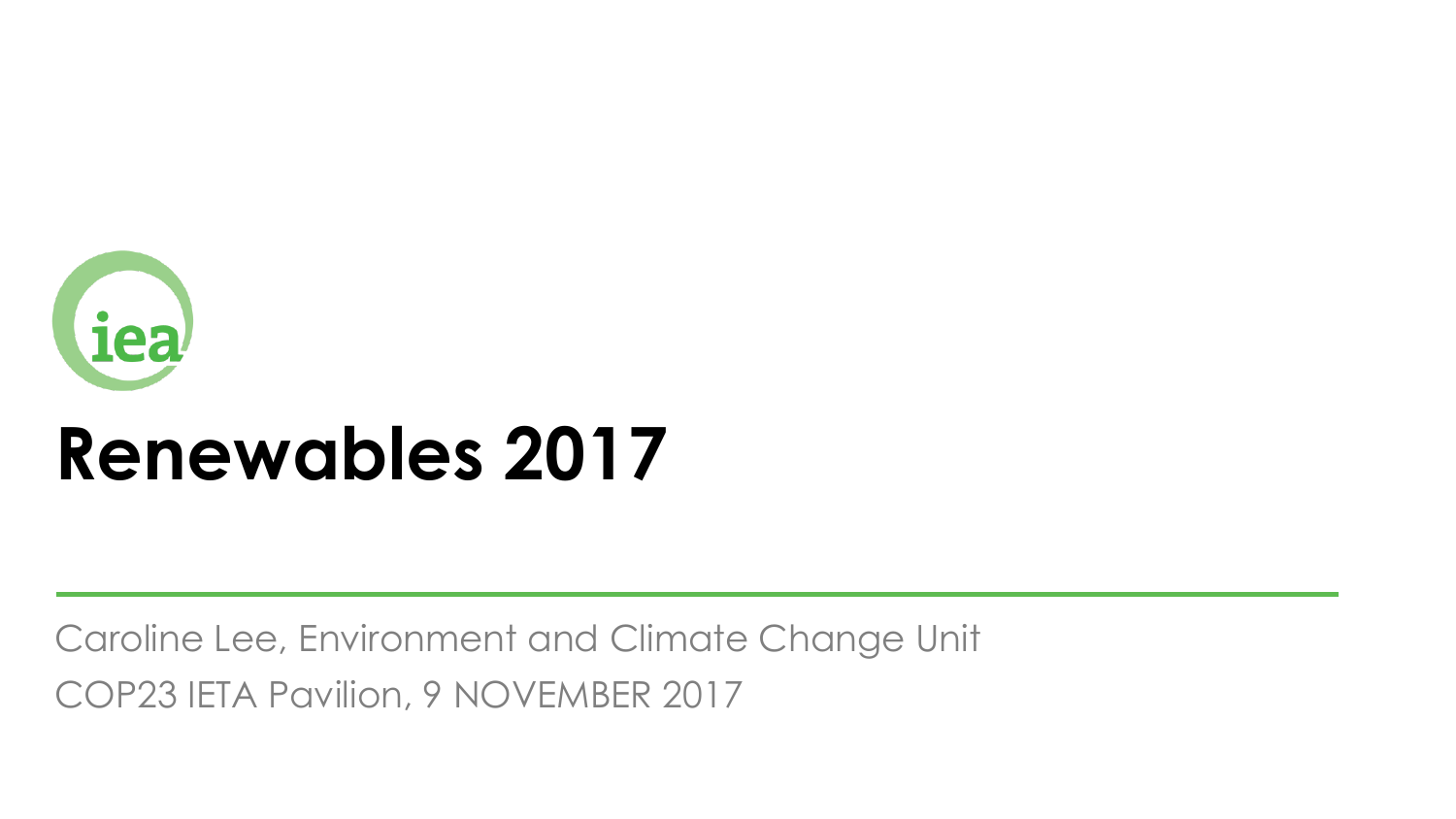#### **2016 – Renewables hitting new records driven by solar PV**





**Renewables breaking an all-time record accounting for two thirds of global net capacity additions; For the first time solar PV becoming the global leader in net capacity growth**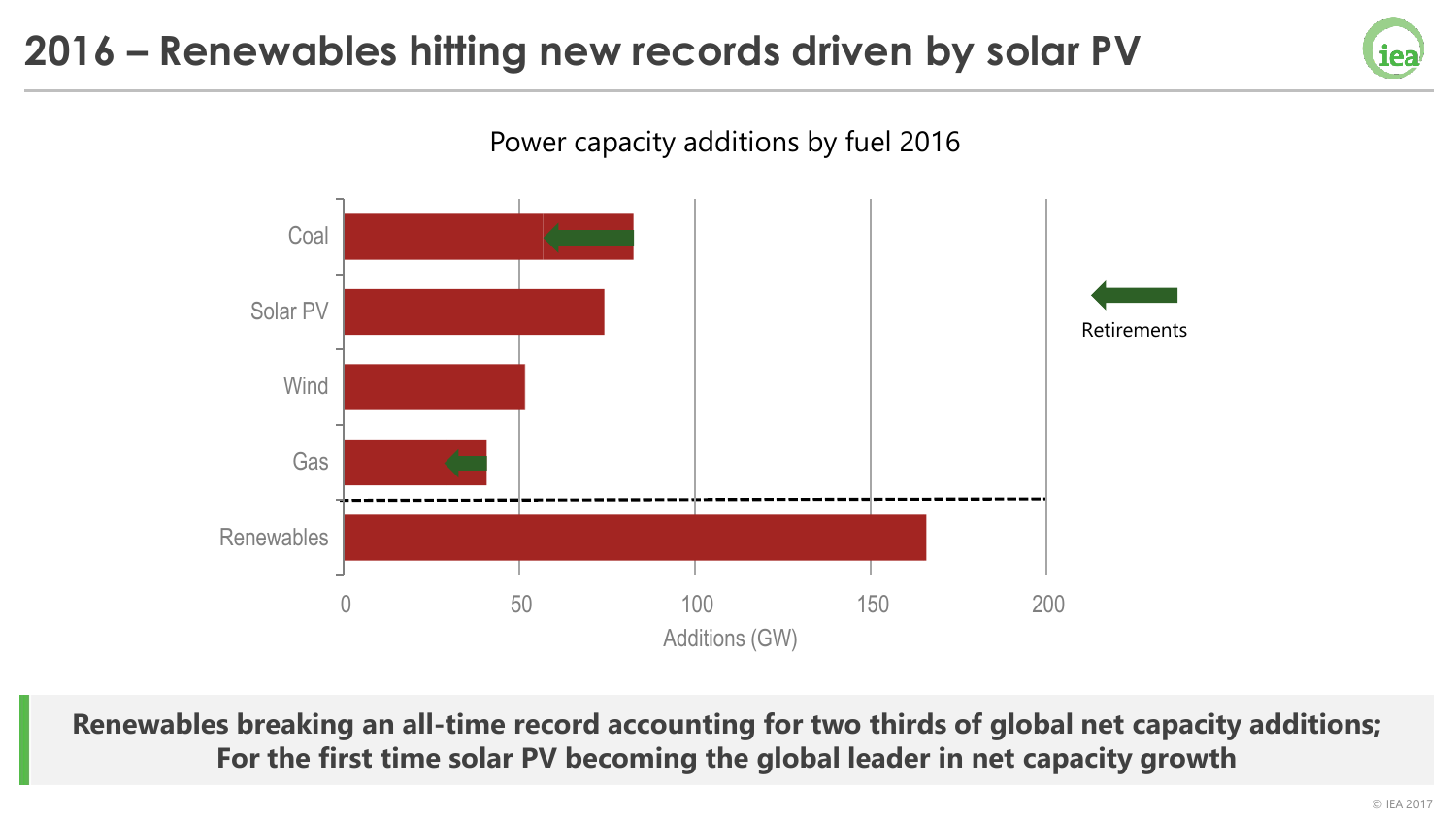

**Price discovery through competitive auctions effectively reduces costs along the entire value chain**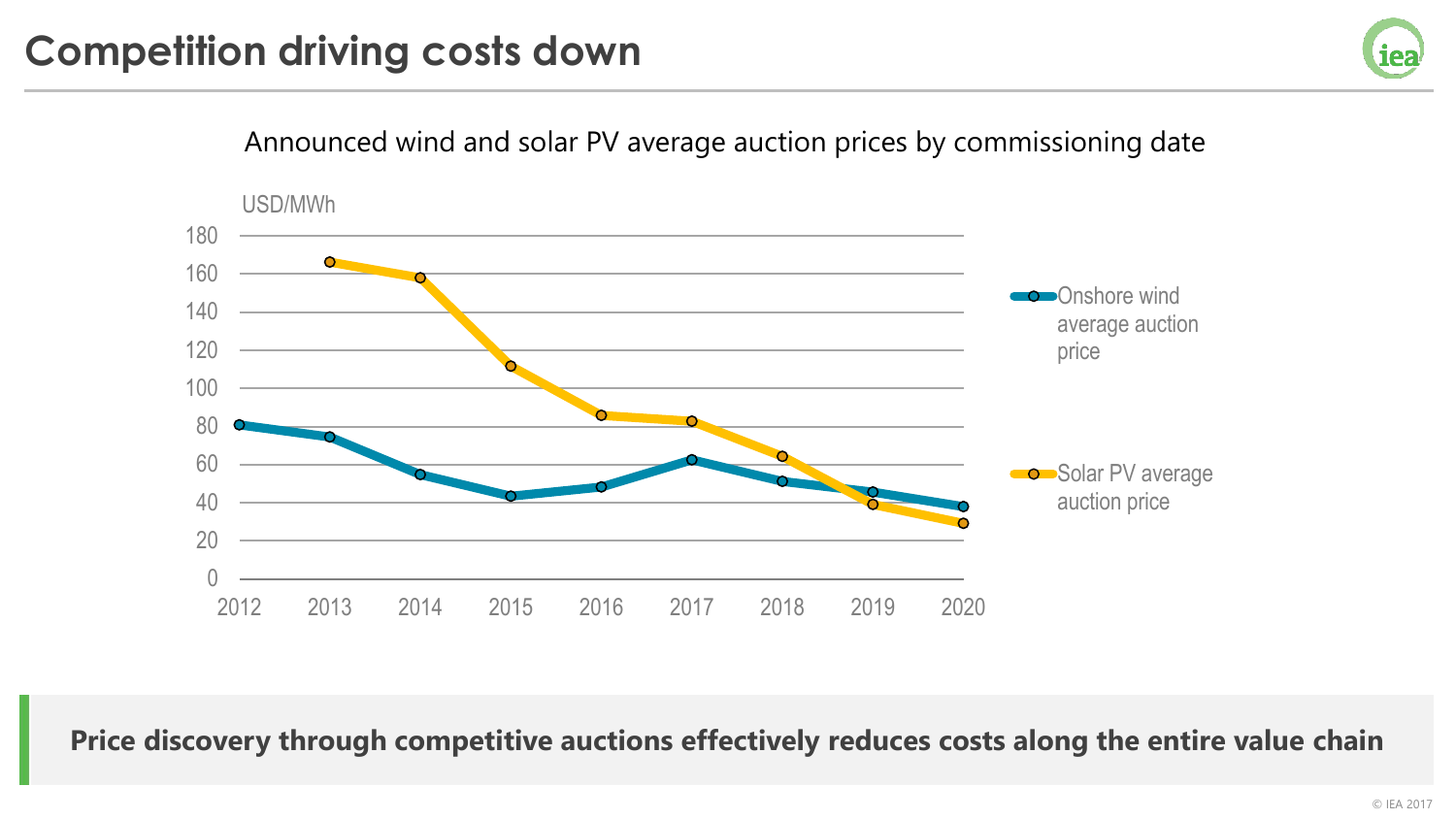## **Renewables growth more and more dependent on wind and solar**





**Solar PV enters a new era, becoming the undisputed leader in renewable power capacity growth; PV also accounts for 60% of the upside potential in the accelerated case**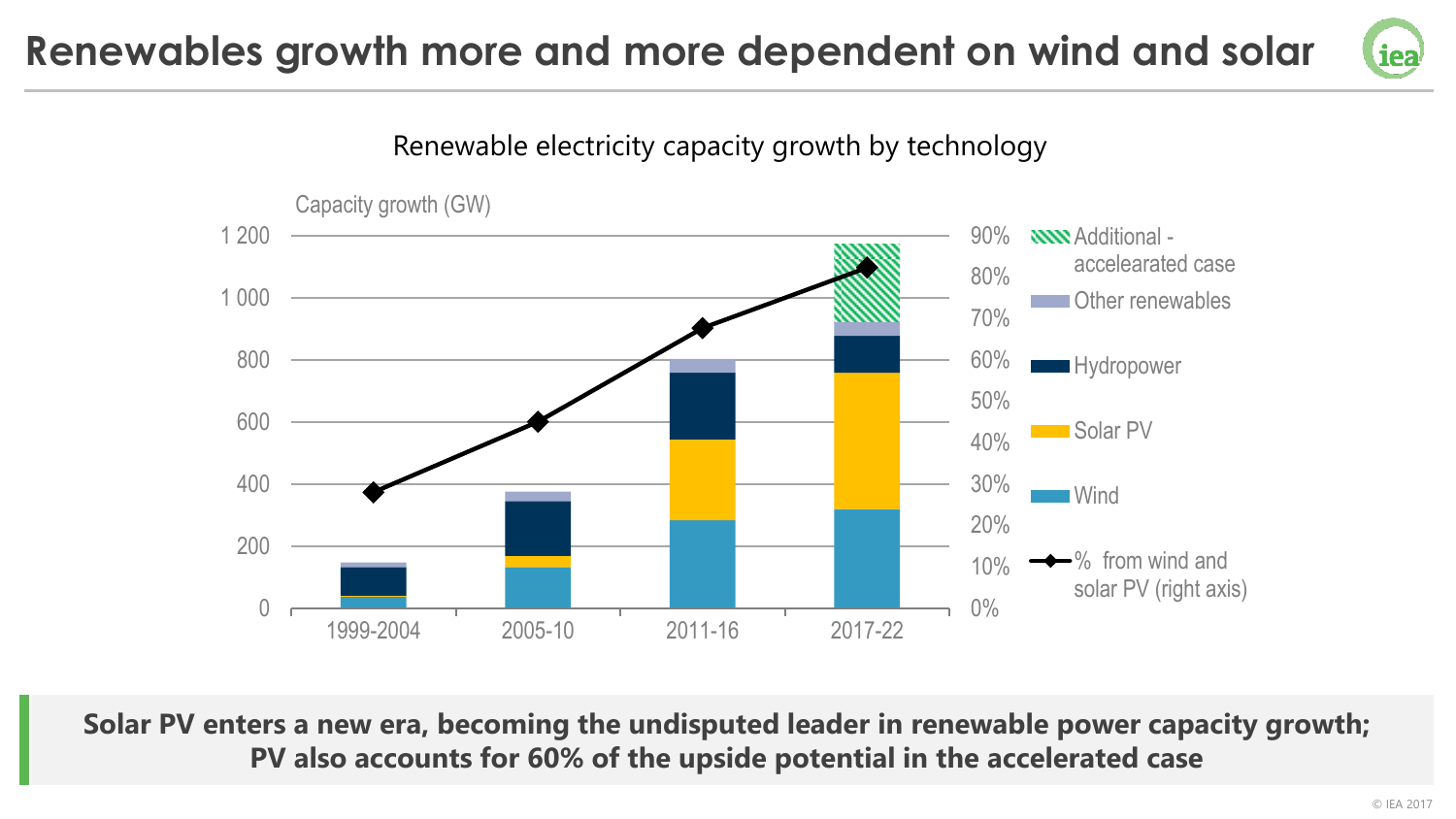# **China continues to lead growth while India overtakes the EU**







**The forecast is 12% more optimistic vs. last year mainly due to solar PV revisions in China and India; Growth could be 27% higher with enhanced policies addressing regulatory uncertainties and grid integration**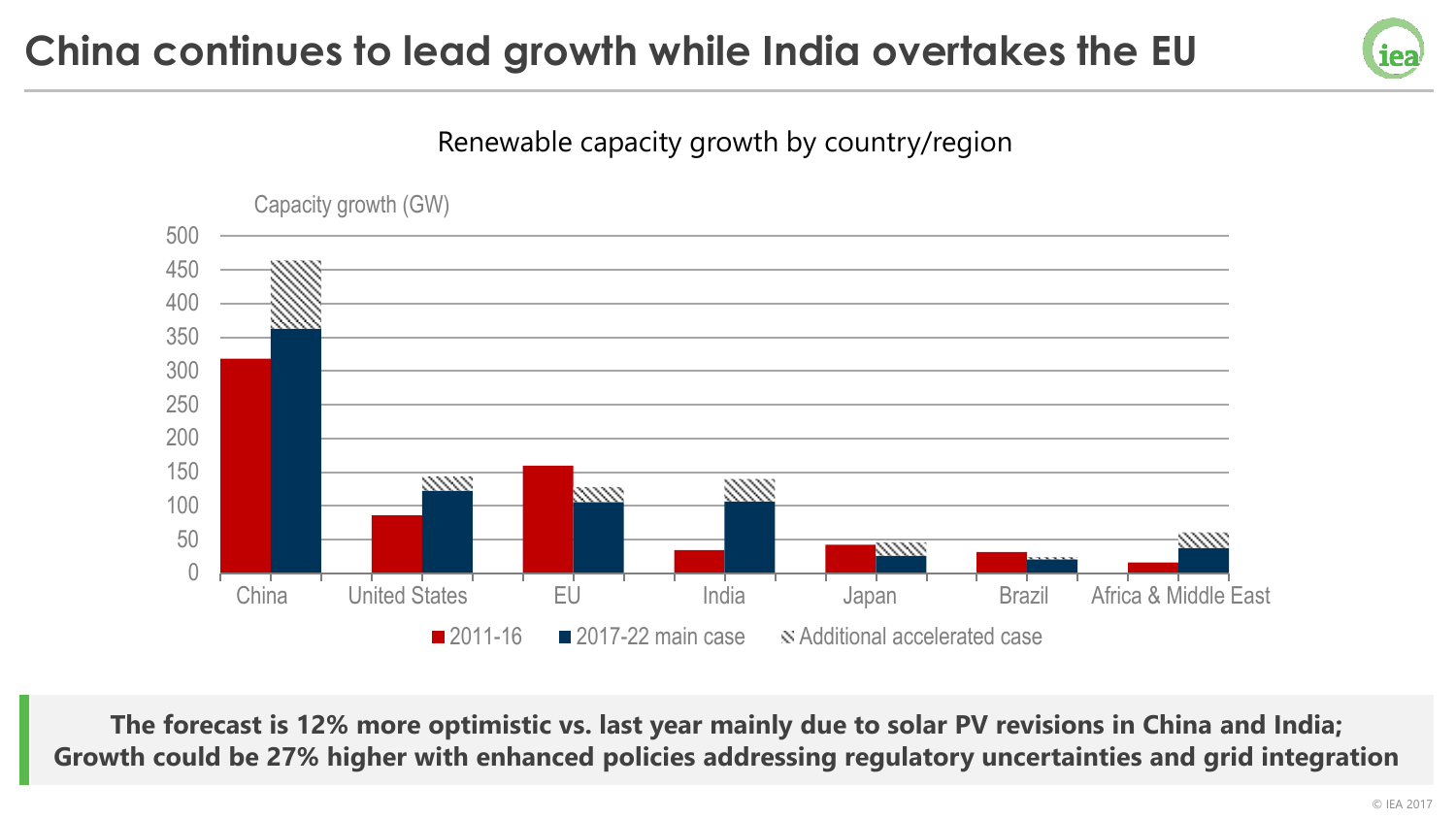



**Renewable generation to expand by over a third with its share increasing from 24% in 2016 to 30% in 2022, rapidly closing the gap with coal**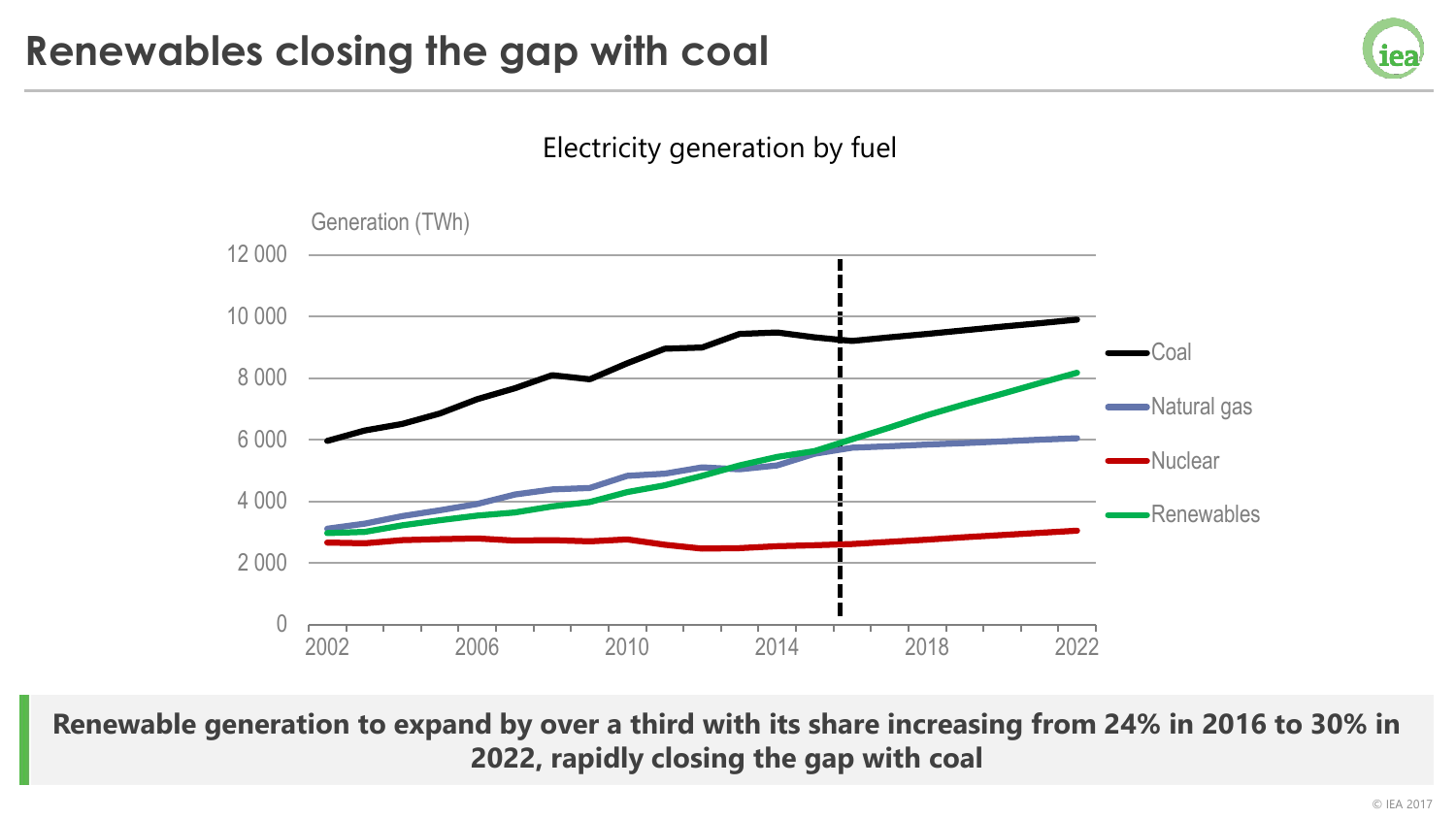# **Surging EVs to complement biofuels in renewable transport**



**Share of renewables in road transport increases from 4% in 2016 to almost 5% in 2022, with biofuels representing 80% of the growth led by Asia & Brazil; EV electricity consumption doubles by 2022, with renewables providing 30% of demand**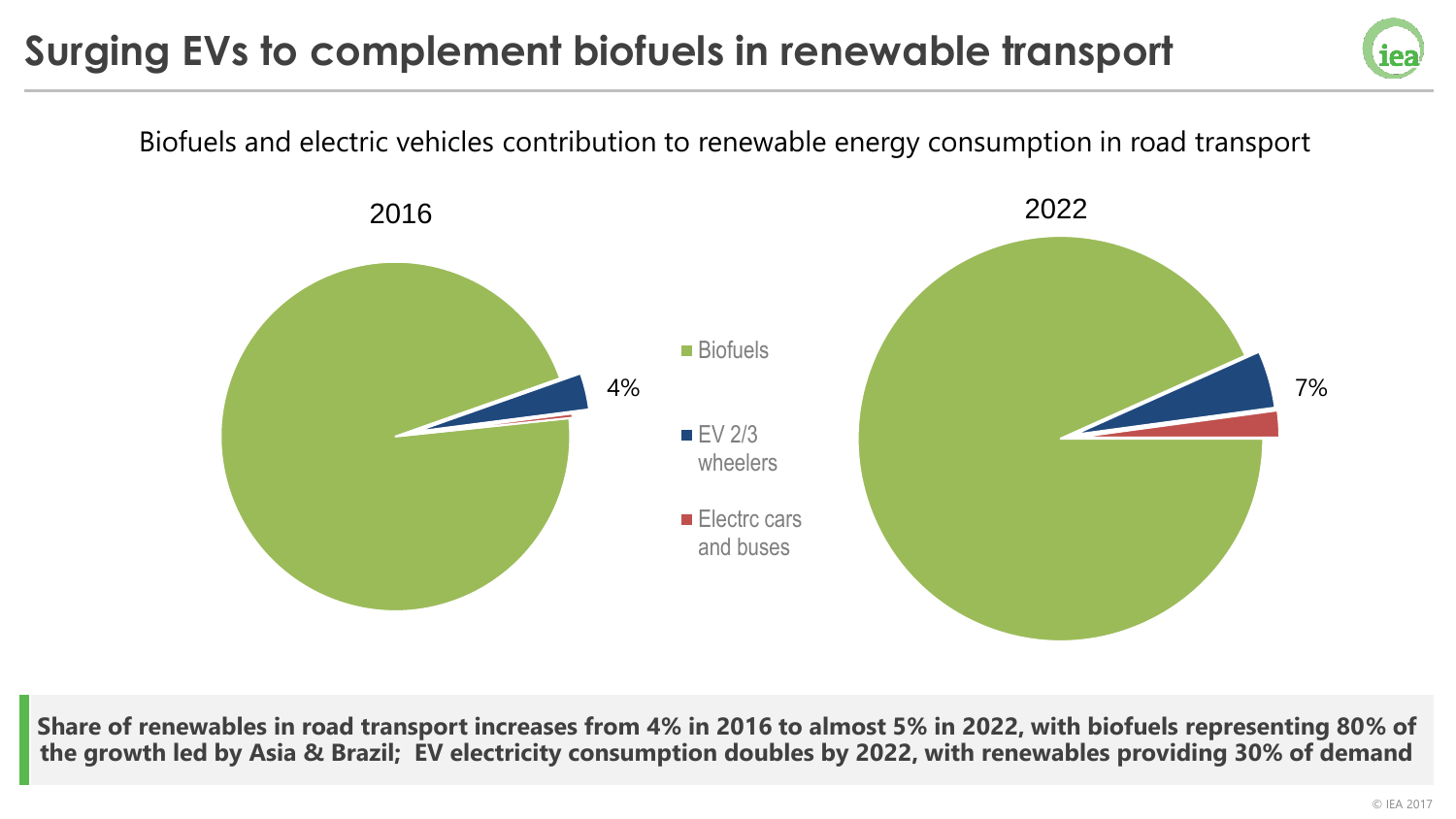### **Progress in renewable heat depends on strong policies**





**Renewables share in heat consumption rises from 9% in 2016 to 11% in 2022. China leads absolute growth with new targets; EU remains the largest renewable heat consumer while total heat demand outpaces renewables growth in India**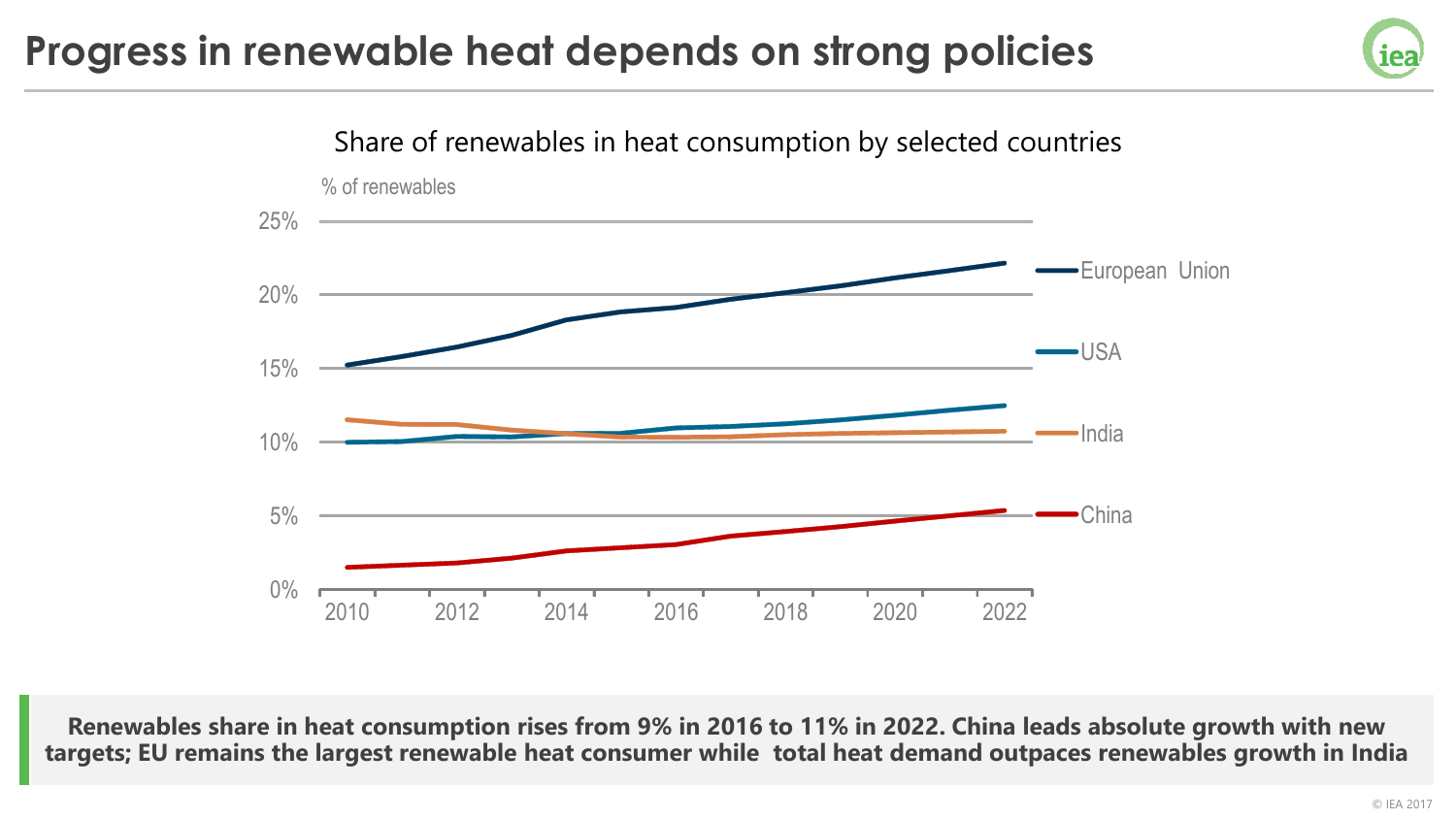

- Renewables rise by 1,000 GW to 2022, equal to half of current total coal capacity
- Renewables generation exceeds 8,000 TWh by 2022, equal to total electricity consumption of China, India & Germany combined
- Solar PV enters a new era leading the growth in renewables, driven by a rapid expansion in deployment & manufacturing capacity in China
- Despite rapid growth in EVs, decarbonisation of transport is a long way off
	- *Only 30% of electricity used by EVs is sourced from renewables*
	- *Advanced biofuels require specific incentives to bolster deployment*
- $\triangleright$  Policymakers have to turn their focus to system integration & expanding the use of renewables for heating & cooling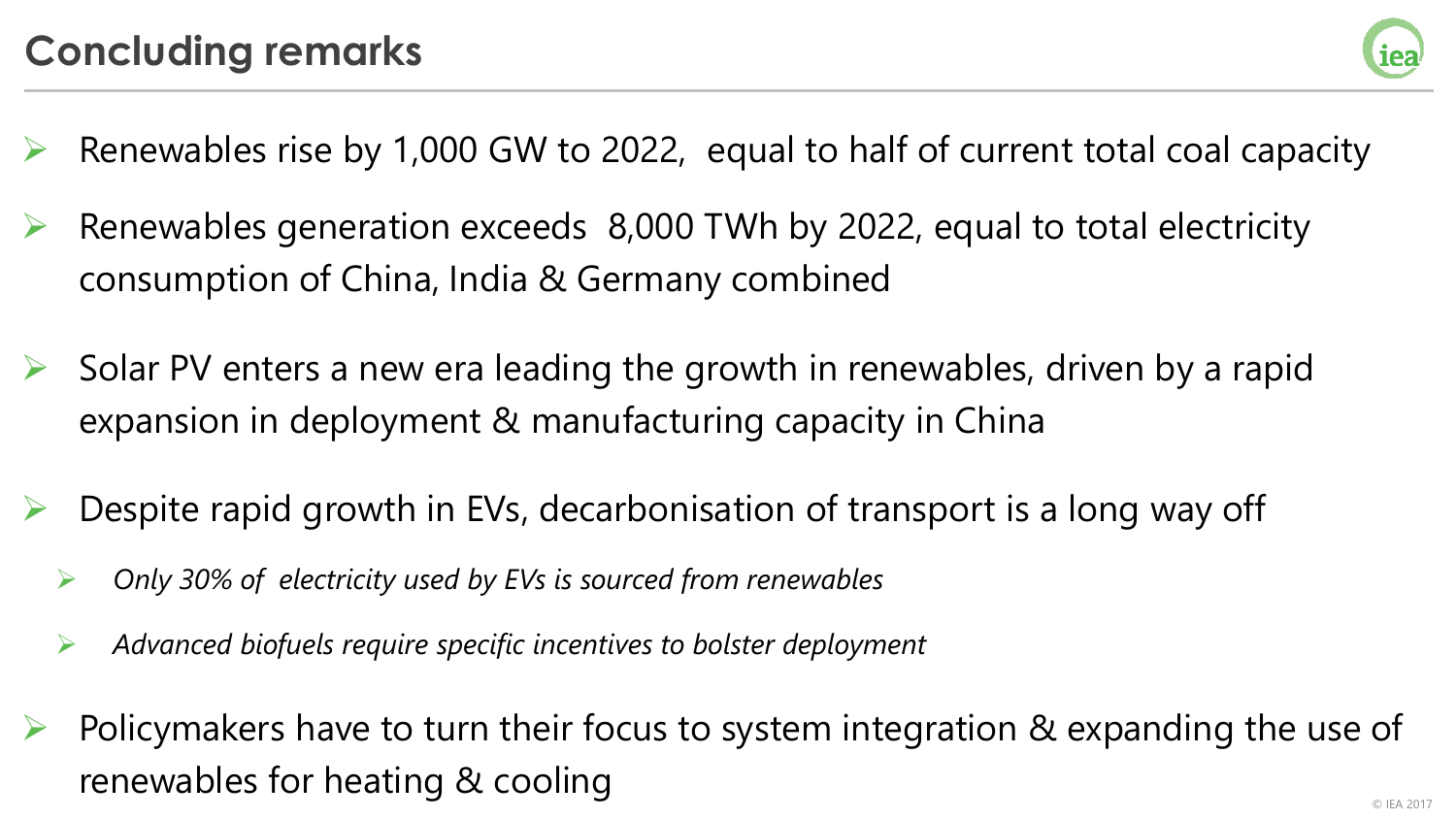**Thank you**



#### **Renewables 2017 Team**

Yasmina Abdelilah Heymi Bahar Emanuele Bianco Ute Collier Karolina Daszkiewicz Pharoah Le Feuvre Megan Mercer Yasuhiro Sakuma

Questions and comments: IEA-REMR@iea.org